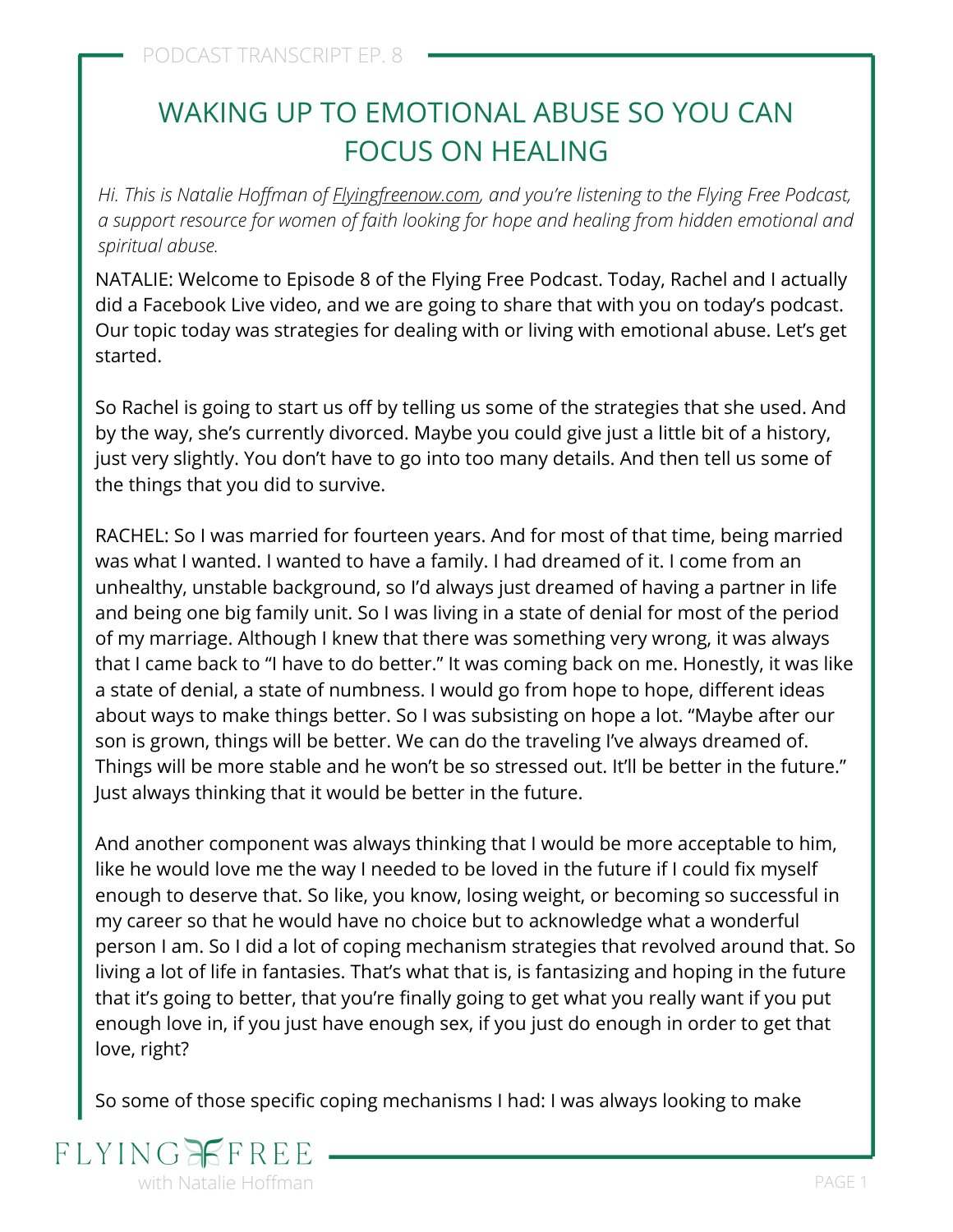myself healthier, like physically healthy. I am a runner. I love to run. I didn't always run for the right reasons. I'm just now starting to learn, "Because I'm a runner, because I love running," not because I'm looking to get into a certain type of clothing or anything like that. It's sort of revolutionary to me. I've always been a runner, but it's always been "I've never been good enough at it, fast enough," etc. It was never just for the pure joy of running.

NATALIE: The pure joy of running. I'm not a runner, and "joy" and "running," putting those two things together, my brain is going, "What?" Okay, sorry.

RACHEL: Well, you know, there's the endorphins. And actually, that was a great stress reliever. It fulfilled a number of functions in my life: some healthy and some unhealthy. And I'm really grateful, because it was also a chance to get out of the house. He was supportive of me doing that because he had his own motivations as well, I think. I would get out of the house and I would go spend time in nature and run on trails and exercise our dog. That was a definite way that I survived, because things were so hard. So the other thing that I struggle with, personally, is eating, emotional eating. So that was always a big thing. I would go through cycles where I was eating unhealthily. I've always had an issue with sugar. So wanting to think "Oh, if I could just overcome this, I would be the kind of person that deserves to have the kind of healthy and happy marriage that I long for." But then I could never attain that.

There was a lot of compulsion because of emotional pain. It's not something that you can control from outside influences like a new eating plan. It has to come from being healthy within yourself, fixing the issues that are causing that instead of addressing the symptoms, right? So there was that and again, just dreaming of a better future. I definitely was looking for validation from work, wanting to be successful at my job. And I would even get personal affirmation from the people at work because they were sort of my community, and that left me definitely vulnerable for sure to people who maybe didn't have the best of intentions, either. But [I was such a people pleaser,](https://www.flyingfreenow.com/why-christian-women-are-conditioned-to-be-people-pleasers-and-how-they-can-break-free/) and I'm definitely working on that, but it is a tough cookie to crack when you have spent your life living in fear that someone is going to be mad at you, because your entire existence is based on that person's acceptance in the moment.

So those are just a few of them. And I couldn't deny that there was pain in my marriage. For example, one of the painful things was that we were never able to take family pictures. We didn't have nice wedding photos. He really didn't ever want to take nice family photos. That was something I longed for. So I would be over at a friend's house or something and see their beautiful photos of their family and I would think to myself, "Well, I guess I just don't deserve that kind of thing. Those other people, those other

## FLYING with Natalie Hoffman **PAGE 2** and 2 and 2 and 2 and 2 and 2 and 2 and 2 and 2 and 2 and 2 and 2 and 2 and 2 and 2 and 2 and 2 and 2 and 2 and 2 and 2 and 2 and 2 and 2 and 2 and 2 and 2 and 2 and 2 and 2 and 2 and 2 and 2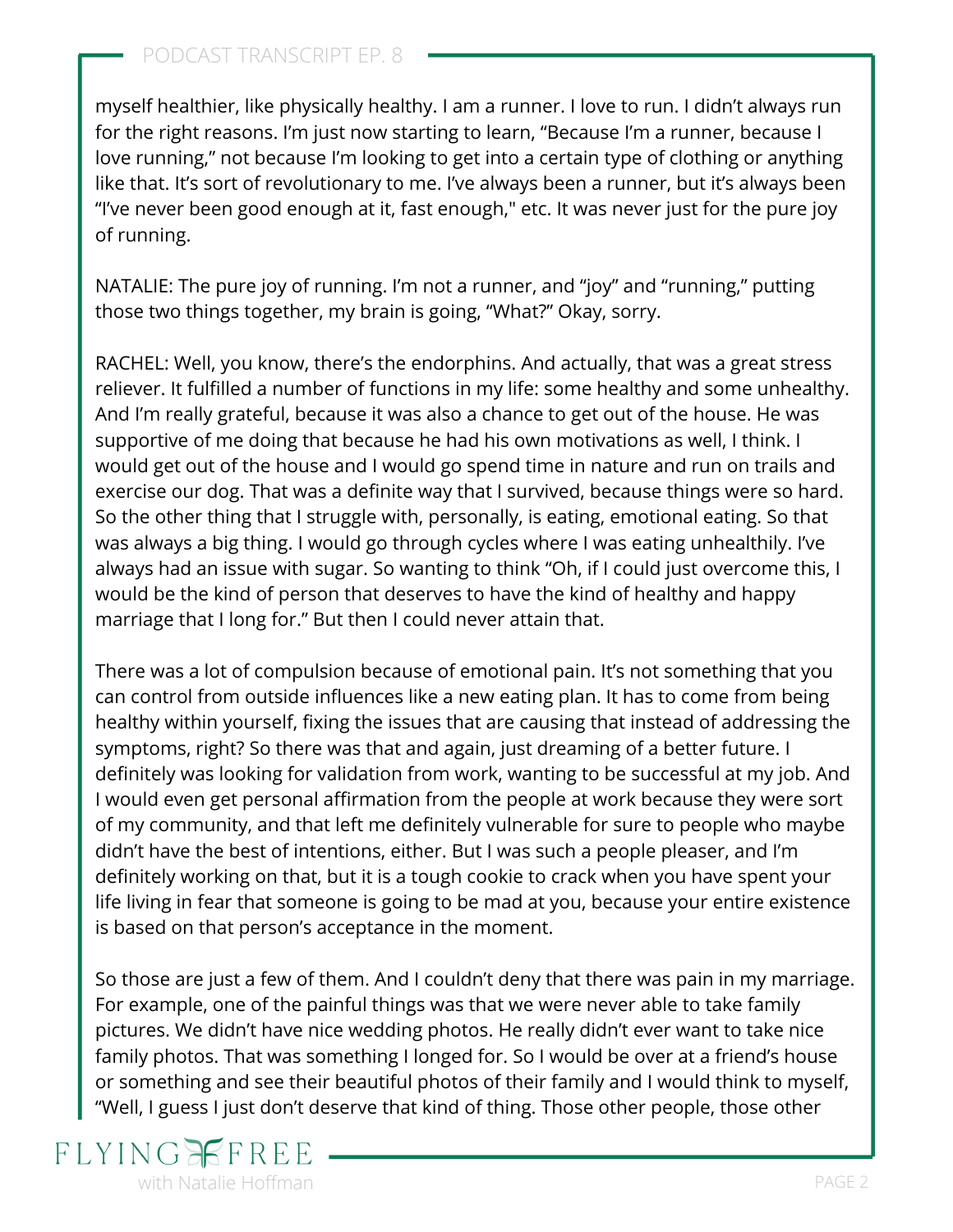types of women, that's what they get. But this is my choice. I chose to marry him and this is just my life." It was more like I was thinking it was my fault, that had I made a better choice… or I wasn't good enough, and I didn't deserve to be the kind of family that took nice family photos. So living in either denial or blaming myself. And that's just my personal experience. I think that there's probably a wide variety of different ways that women cope in these situations in unhealthy ways, or maybe not bad, but just neutral, and they're just trying to get by because there's this ongoing problem in their life that they can't fix. Because it's not actually them: it's these other issues.

NATALIE: Right. Well, and they're trying to make sense of it in their heads…

RACHEL: Yeah, and you can't ever.

NATALIE: …so they use these different explanations to try to figure it out.

RACHEL: Yep. And even if it really isn't rational, if it brings you a little bit of comfort in that moment, you're going to cling to that.

NATALIE: Yeah, it's an explanation.

RACHEL: If it makes sense in your mind… you know, because our brains are always trying to put these pieces together. And I think that's what so devastating when we come to the realization of what's been actually going on: you've been building these lies in your life for so long, and then you have to go back and untangle them one by one and realize the truth and bring truth and let God shed His light on it. So that's really an important exercise.

NATALIE: Okay, so some women are wired more like you, Rachel, where they… I think some of it has to do with nurture, you know, your upbringing, and some of it has to do with just personality. But all kinds of different personalities can end up in relationships with dysfunctional people, right? It doesn't matter how strong you are or how intelligent you are or if you're a type A or if you're more laid back. Those kinds of things don't determine whether or not you're going to be more susceptible to getting into a relationship with someone who's got a personality disorder or someone who's emotionally abusive.

So Rachel and I, for those of you who are listening, we're different personalities. And I handled my relationship differently, and I was probably more confrontative and more like, "Wait a minute, this isn't right. You can't do that. That's wrong. You can't treat people like that." And so I was more (Not all the time. I did learn how to pick my

## $FLYIN$ with Natalie Hoffman **PAGE 3** and the set of the set of the set of the set of the set of the set of the set of the set of the set of the set of the set of the set of the set of the set of the set of the set of the set of t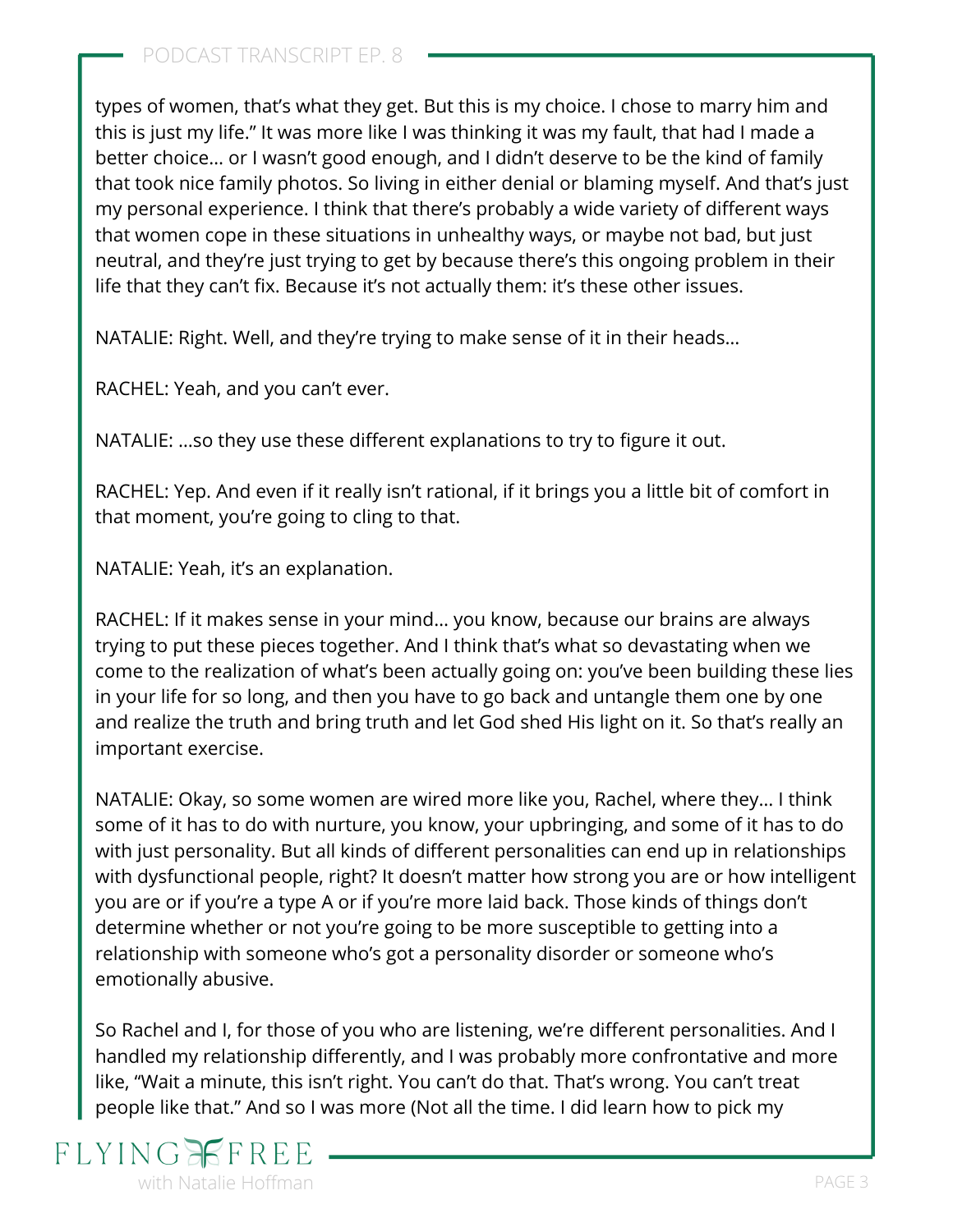battles)… but I would go into battle if I felt like an issue was big enough. And whenever I did that, then, I always got a lot of the proverbial s-h-i-t that would hit the fan. And it would be a bad situation. So I was more of a fighter, okay? I would fight for what I thought was the truth and I would try to reason, and I kept trying to come at it like "If I just come at it at the right angle. Maybe if I had a different tone of voice. Maybe if I had different words. Maybe if I picked the right place to say something." And nothing ever worked. It was the same exact response every single time.

So one of the strategies that I recommend to people who are in this situation regardless of your personality type, and especially for those of you who are more fighters… and here's the trouble that us fighters get into too: because we're fighters, we get caught up in this game that these people play where they poke the bear, okay? So they poke you and poke you and poke you to get you to get riled up, and if you do, then they sit back and they say, "Wow. You've really got an anger problem and you're really bitter and you're unforgiving and what's your problem?" Especially if you're in Christian circles, you'll get a lot of Bible verses thrown at you, that kind of thing. And then that's really easy for us to feel really guilty, then, because we did react poorly, and we didn't want to. That's not who we are. That's not how we want to live our lives. That's not how we want to have relationships that are always reactive. So it's really important to learn how to… in the healing community we call it "[grey rock](https://www.flyingfreenow.com/lets-learn-the-duck-duck-grey-rock-game/)," where you stop engaging with that person. And it's an important strategy. When they try to poke you, you don't take the bait. Just don't take the bait. Try to keep your conversations very transactional so that you can keep the emotion at a minimum and let them have their wins, because they're going to "win" anyway, so let them have their win. Was I able to do this very well? No, I wasn't. I'll just be honest. I was not very good at this, but you were probably better at it. I don't know, Rachel. Do you feel like you had a chance to practice this at all?

RACHEL: No, I was not always the laid-back type of person. The problem is, I would get so confused. And I was so focused on being fair and also listening to him, and he would take advantage of that and come in and he is very smart. He would always have some sort of explanation or rationale for why things were his way, and I was very susceptible to that because I wanted to listen to him. I wanted to respect what he had to say. So even if I knew, like, "Maybe that's not quite right," I could make my mind fit around it. But also if I couldn't quite make it work, I just had to let it go, because I was never, ever, ever going to get to the point where he would admit anything from my side. That was really tough, because I so wanted to work things out. I wanted both of us to come to reconciliation.

And I'm not even talking about the end. Throughout the course of our marriage, I always wanted to resolve these issues, but nothing ever got resolved, and as we know,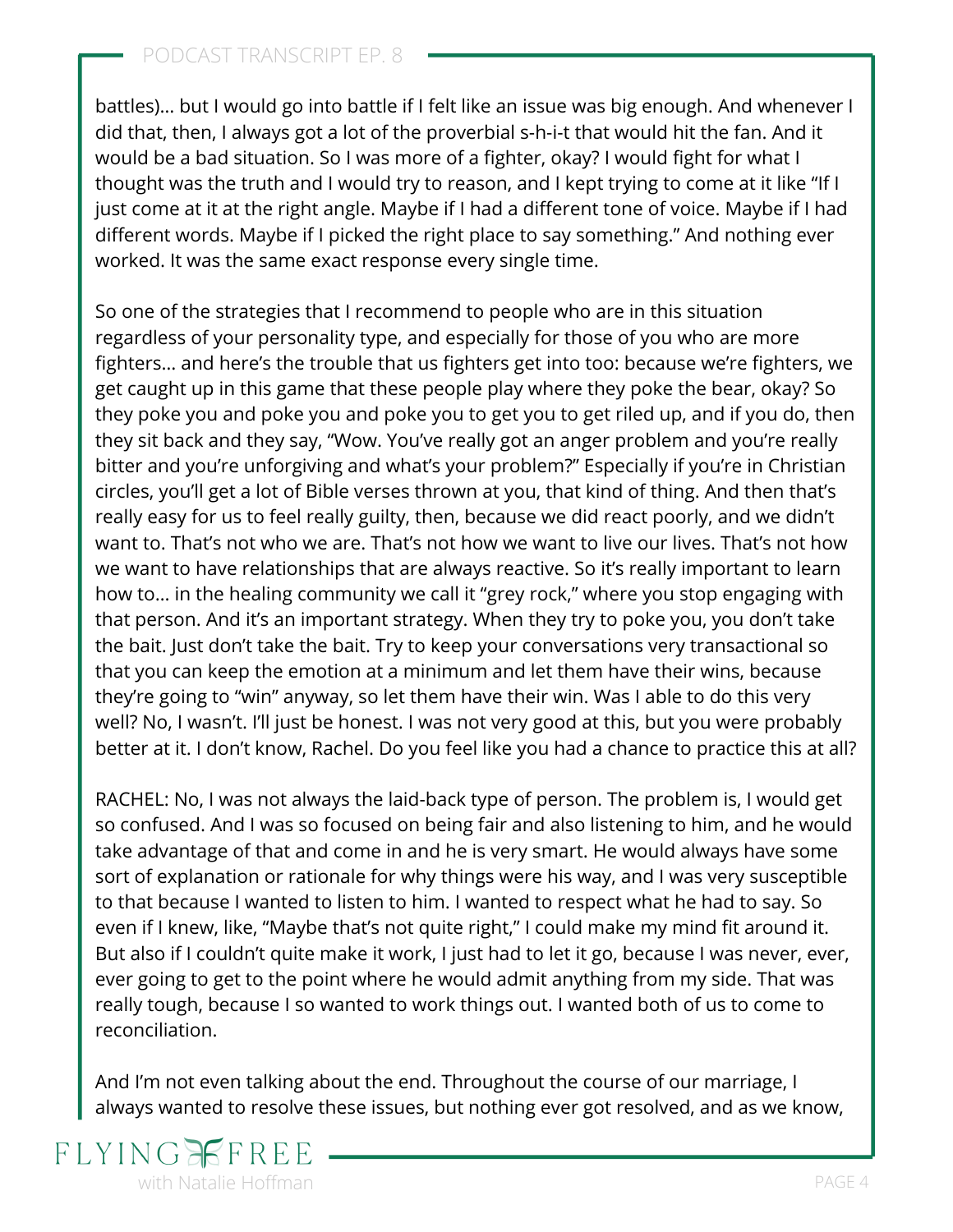that's one of the classic signs of this type of situation. You know, you may apologize, but he's not going to do the same thing for his role. Or maybe it'll be really minimal, some of the obvious things, but [he won't take deeper responsibility.](https://www.flyingfreenow.com/sign-of-emotionally-abusive-relationship/) And also, it's not going to produce any lasting change. So I would just get to the point where I stopped bringing things up every day on a daily basis, but when I did, I would really pour my heart into it, like write him a letter or something like that, but it was just the same thing. I would get ignored, or there would be a very convenient explanation for why things were not my way.

NATALIE: Right. Well, I think one of the reasons why we keep trying to get that closure or trying to have a meeting of the minds with this person is because, at a fundamental level, we truly believe deep down inside that it's a possibility. And the fact is, it's not a possibility. So to come to that place of acceptance where you finally (it really wasn't until towards the end for me) accept the fact that there will never be a meeting of the minds. There will never be closure to all of those hurts that took place or all of those things that were left undone. There will never be closure. It's very, very difficult to let that go. But that's really important to do.

Another strategy for coping, then, is because their reality is so completely different from your reality, it's really important that your reality is validated somewhere else. Otherwise, you start to feel like you're going insane. So what I suggest to people is to have at least one person… and can it be a counselor? It can be, but you have to pay money for a counselor, and you only have access to that person once a week or maybe once every other week or once a month in some cases, and what you really need is an ongoing place where you can actually download what's going on in your relationship. And no, this is not called gossip. So for those of you who are thinking "Oh, gossip! I can't do that!" No. Some of the Christian rules and regs that people hem you in with actually make it almost impossible… they put you into a corner where you can't get out. You can't get help, you can't get healing because of all these rules and regulations. Those are from the devil. I'm sorry, but they are not from Jesus. So Jesus wants us to be able to have fellowship with somebody who understands.

RACHEL: In truth. Live in truth.

NATALIE: Exactly. He wants us to live in truth, and if we can't live in truth with our partner, then we need to live in truth with someone else. And so for me, I had a sister who was actually coming into my home and working with me on a daily basis, and she became my sounding board for three solid years. She listened to my reality and she was just a really, really good listener. So if there's anyone watching this who maybe isn't in a situation like this but you'd like to help, this is a great way to help. Just listen and

## **FLYING** with Natalie Hoffman **PAGE 5** and the set of the set of the set of the set of the set of the set of the set of the set of the set of the set of the set of the set of the set of the set of the set of the set of the set of t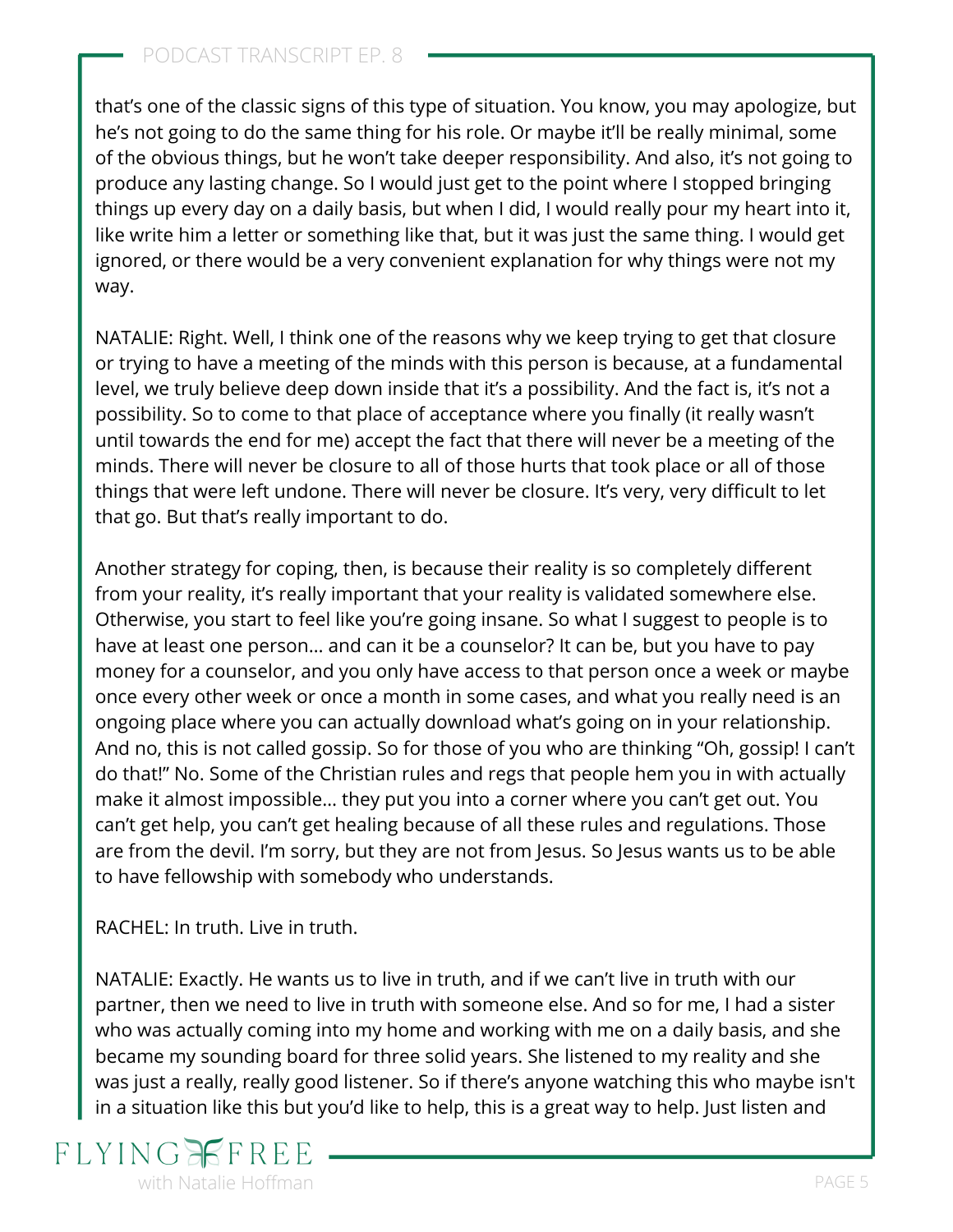### PODCAST TRANSCRIPT EP. 8

don't judge. Don't judge and don't try to fix. Just listen and acknowledge and validate the other person's reality because women who are living in a situation like this, they really do start to feel like they are losing their marbles because they're gaslit all the time, they're lied to on a regular basis, and the lies that they're told are not always outright lies. A lot of them are just that they have information that's withheld from them so they don't have all the pieces, and they're trying to figure it out. And then if they get it wrong, they're told that they're making assumptions and they're stupid and they don't know anything. It's just absolutely insane, the games that get played with a woman's mind. So that woman needs a sane place to land on a regular basis where she can download.

So that was one of my strategies that God really used to help me to get better. And think about the grief process, too. When you lose someone that you love, what do people who are grieving do? Their biggest thing that they like to do is talk about it. They want to talk about it, and they need to process it. That's how you come to a place of accepting the reality of your situation. Same thing. You're actually grieving. When you're trying to process the fact that this person loves you so little that they don't want to connect with you on an intimate basis, they don't want to understand where you're coming from, they have no empathy for your situation, they have no care for the ways that they've hurt you, they don't acknowledge or take responsibility for anything in the relationship and everything is put squarely on your shoulders, there's a lot of grief and loss involved in that, and you need to grieve. And it takes a long time. This is not something that happens… "Well, I'm going to talk to a counselor for a few months and I'll be better." No, it doesn't work like that. It takes years of healing. I'm out of my relationship and remarried and I'm still healing. And I think I'll be healing for the rest of my life!

RACHEL: Probably. I agree, and I just want to emphasize what you said. Sit and listen and don't judge and don't try to fix it. I just can't even tell you the power of someone validating by listening and empathizing. It is a balm on a burn. It is such a soothing mechanism for healing. And it is something that women like us have not experienced from the people that really should have been the ones doing it all along.

NATALIE: Yes. Okay, another thing that I recommend is taking care of yourself. So here's the thing: a lot of us took care of this person and they had lots of emotional needs, and we were responsible for taking care of them. And as Christian women, we felt like that was our number one priority, to take care of the emotional needs of this person. Plus, if you are a parent, you also had the emotional needs and responsibility of parenting your children, and a lot of times you didn't get a lot of help from your partner. Maybe you got some practical help when you asked for it, but you didn't get a lot of initiative

## FLYING with Natalie Hoffman **PAGE 6**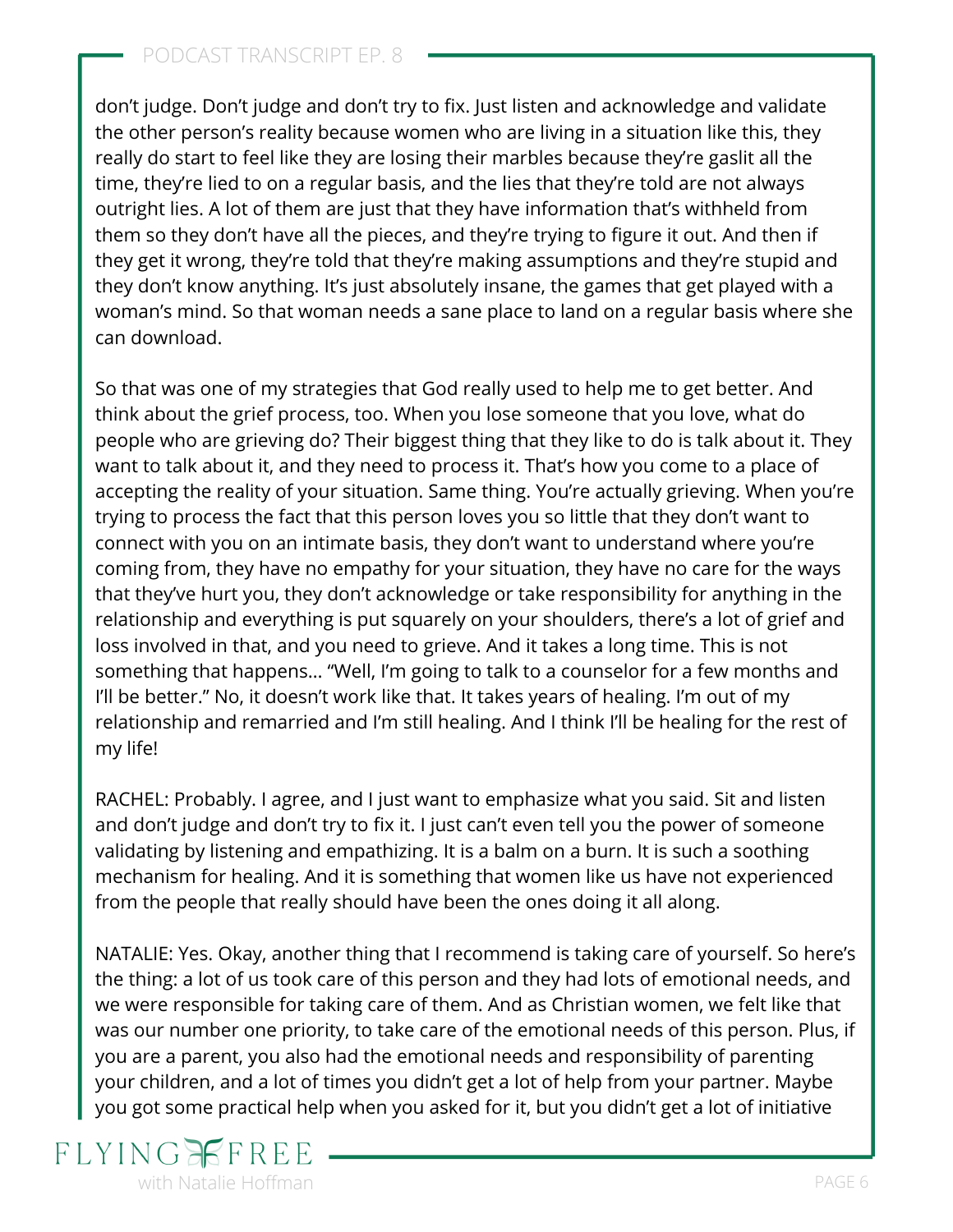taking or a lot of help on the emotional burden of parenting. So maybe they were good at helping the child get dressed in the morning or whatever if you asked them to help you out, but maybe not so good at getting down on that child's level and really emotionally connecting with that child and building a relationship with that child, so all of that emotional connection/burden fell on you to do that. And the reason is because if this person is not able to connect with you emotionally and not able to empathize with you, that's because there's something broken inside of them, and of course they can't do that with anybody.

RACHEL: Yeah, it's like a handicap.

NATALIE: Right, it's a handicap. You don't see that in their relationships with other people on the outside because you don't have to have intimate relationships with everyone in your life, right? It's just your family members. So family members are the ones that see if there's a lack of that. It's going to be the family members who experience that.

RACHEL: And who suffer from it.

NATALIE: Yes, exactly. So what you need to do is start disconnecting or detaching from that person, because your whole life has been revolving around that person. And you need to start revolving your life… the Christian answer would be "revolve your life around Jesus." Well, that's kind of a "duh." We can revolve our life around Jesus regardless of what human being's life we're revolving around. But what we need to do is we need to start taking responsibility not for that person but for ourselves and for our own health. And [this is called self-care.](https://www.flyingfreenow.com/19-2/) And I know that in Christian circles that that is like… "Self-care? Oh my word. That is so selfish." No, it's not selfish, it's normal, alright?

To not take care of yourself is abnormal, dysfunctional human behavior. It goes against the way God wired all creatures on the face of the earth including animals, okay? But certainly human beings. We are wired to take care of ourselves. It's survival. And we are to take care of our spiritual health, our emotional health, and our physical health. So let's talk, Rachel, about some of the ways that you and I and others have found that we can actually take care of these things and get our focus off of… because I remember a time when that's all I could think of, was managing this relationship. And then I started focusing on other interesting things, because you know what? There are five billion bazillion interesting things in this world to focus on. That human being that you're living with is just one of them. The church that you're going to is just one of them. There are all kinds of other things you can focus on. So let's talk about what some of those things

## **FLYING** with Natalie Hoffman **PAGE 7**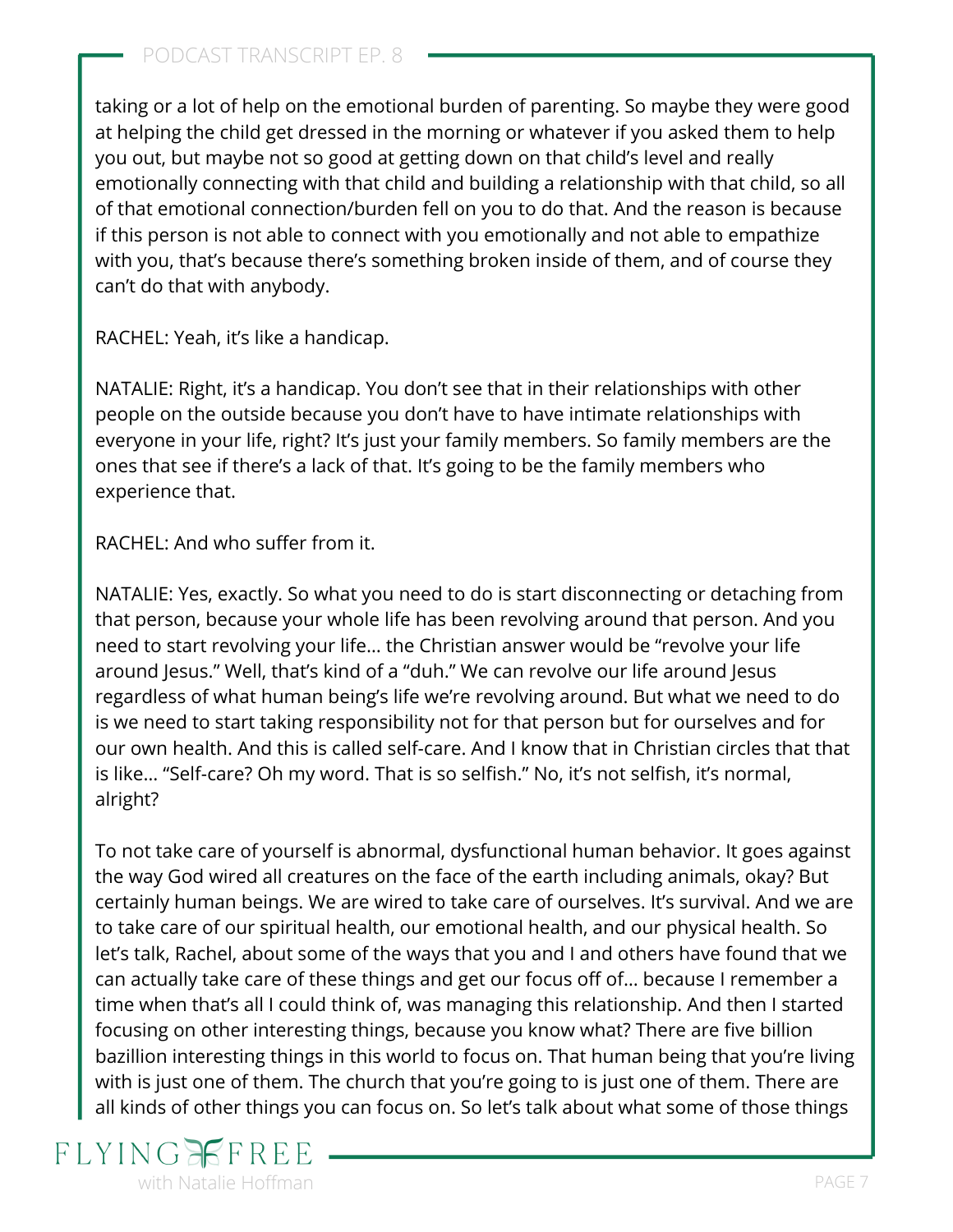are, because some of those things are actually really interesting and they might distract you from all of the dysfunction that's going on in that part of your life. So Rachel?

RACHEL: That's interesting, because I think one of the things that I've actually been working on in the past couple of weeks is really forming my identity as a person. So not filtered through my role as a wife or a mother: it's filtered through what's inside of me at the core of my personhood. My priorities are aligned with my identity and maybe the person that I want to be and the person I'm becoming. So, for example, I want to be someone who has a deep and intimate relationship with the Lord. So what's that going to look like in my life? That's going to look like Bible reading, that's going to look like listening to sermons, etc. So that's part of self-care for me, is putting a priority on those things. And my time is so stretched thin that it's easy to let that slip by the wayside. But that's part of who I am, so I can't let that slip. And it actually is a discipline. Self-care is a discipline. It's easy when you think of it like "I need sleep so I'm going to go to bed at 10:00, because I care about these things in my life that need me to be active and present and my mind not drifting off into la la land because I only got five hours of sleep." So that is self-care. It could look like taking a bubble bath or something like that, that's perfectly legitimate, but it's also formed around your values and your identity.

NATALIE: Yeah. Okay, so you mentioned bubble bath and I just have to say, when I moved into our new home we had a bath that was big enough to actually hold me and I thought, you know, you see movies where the girl is in the bubble bath with a glass of wine and candlelight and stuff, so I thought "I am going to do that. I'm going to experience what that is like." And I did. I've actually done that twice in the last year that I've been here. Because I don't have time to do it. But you know what, it was really fun! But once I was in there I was like, "So now what?"

RACHEL: Yeah. I like to bring a book or watch a show or something.

NATALIE: Right. So some things that I did: one thing that I discovered when I was still living with my ex and just trying to… actually, no, it was when I was separated from him. We were separated for a few years. And I was just really grieving and in tons of distress. Anyway, I discovered Audible because I was driving my kids all over the place, folding laundry, I was single parenting, and I found that I could distract myself with fiction books. And I had been this Christian woman who for the last twenty years had only been reading non-fiction. You know, books about how to be a better wife, for example. Books about how to be a better Christian. And I'm an avid reader, so I read dozens of books. I mean, every year I read tons of books. But I started thinking, you know. I used to, prior to getting into these really uber-conservative religious circles that I was in, I was an English major and I loved literature. The classics… I loved literature. I read avidly

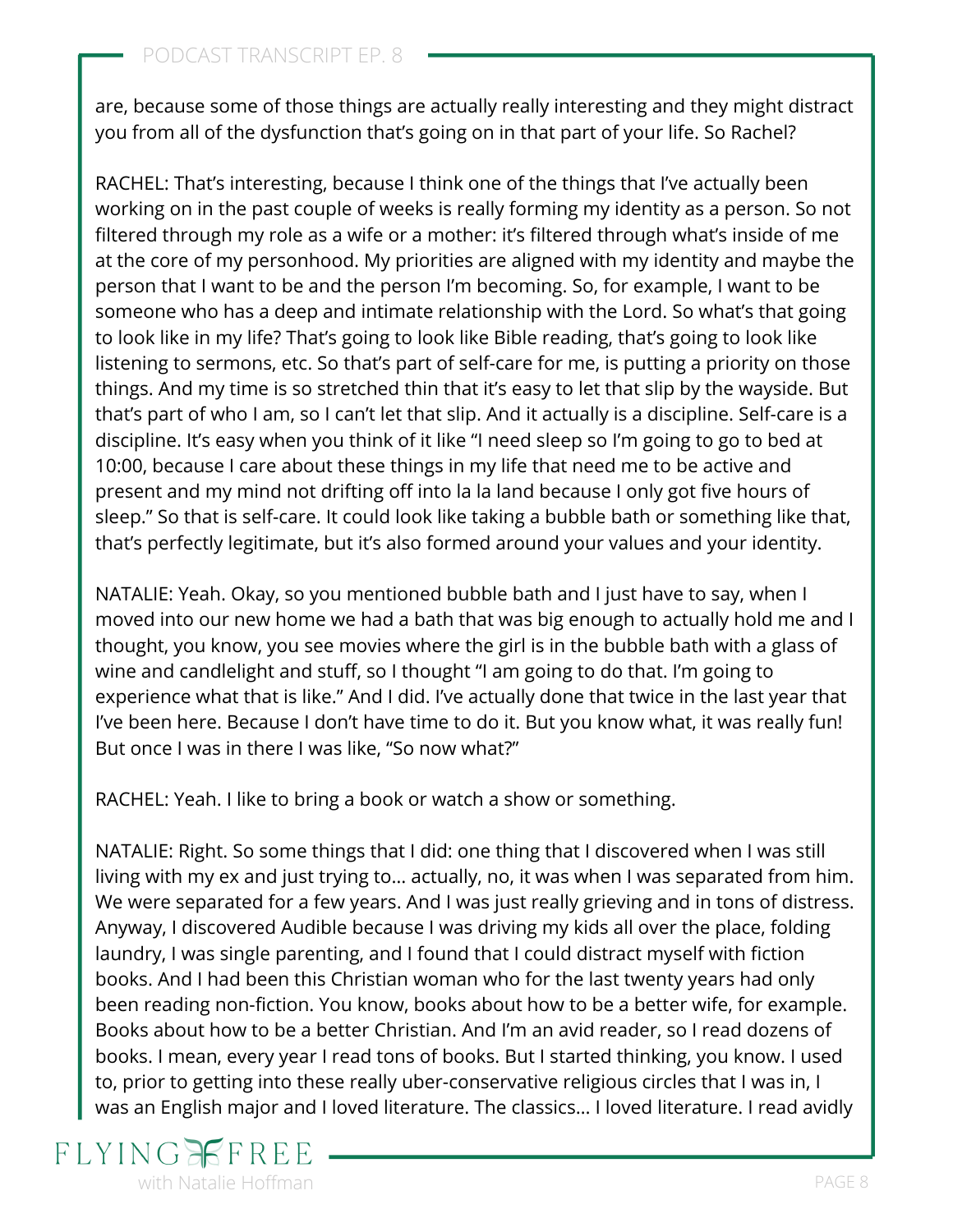### PODCAST TRANSCRIPT EP. 8

as a child as well. And I thought, "I'm going to do Audible and listen to books. I don't have a lot of time to read them, but…" I started listening to some great fiction, and I was learning so much from fiction. And not Christian fiction, okay? I was listening to really good fiction stuff. And so I was learning about the characters that were teaching me about… I was recognizing, now that I'm older, I've seen a little bit of life, and I was watching how people reacted and it was just very, very eye-opening, just listening to these stories. Plus, they were super interesting and it distracted me from my own life, and I got to be involved in the lives of other people. I highly recommend Audible.

And the other lifesaver for me was music. I had, prior to being separated, only listened to Christian music. I never listened to secular music. But I discovered that so many secular artists, female artists, were singing songs that were really strong, powerful songs about some of the same things that I had been through, and I could relate to them. At first I felt really guilty, like "Oh my word, am I a bad Christian because I'm listening to secular music?" But when I listened to that music, the songs were talking about truths about relationships, and I had started realizing that all truth in this world belongs to God. It does not belong to the devil, it belongs to God. And that includes truth about relationships, about human nature. The Bible is only one book. It's God's Word, but you cannot put the scope of all of the experience of all of history and all of everyone's life into one book, right? So there's some wisdom and there is the wisdom of the universe in that book, but also the wisdom of the universe is in nature. "Go to the ant, you sluggard. Consider her ways and be wise." The Bible talks about the ant, but guess what? We can learn about principles in God's truth not just from the ant. There are other animals. If the Bible was to draw analogies between all of the animals in the universe, not just the ant, then the Bible alone would be books and books and books long with analogies all about… do you see what I'm trying to say here?

#### RACHEL: Absolutely!

NATALIE: Yeah. So back to the secular music. There are songs that these secular artists are writing that have a lot of wisdom and insight. Maybe they're not of Christian tradition, but there are definitely things that we can learn. So I would listen to these songs and be like "Yes! This song is articulating everything inside of me that I didn't know how to articulate, but it's saying it in such a powerful way!" So that was very validating, and I would sing at the top of my lungs in the car. And I would work out on my elliptical and listen to that music in my headphones. I was starting to have good hormones flowing through my body instead of all this negative, critical, shaming, bad stuff that I was constantly inundated with. And that was also very healing.

RACHEL: I think there's a lot of validity in that people have been singing to God as a

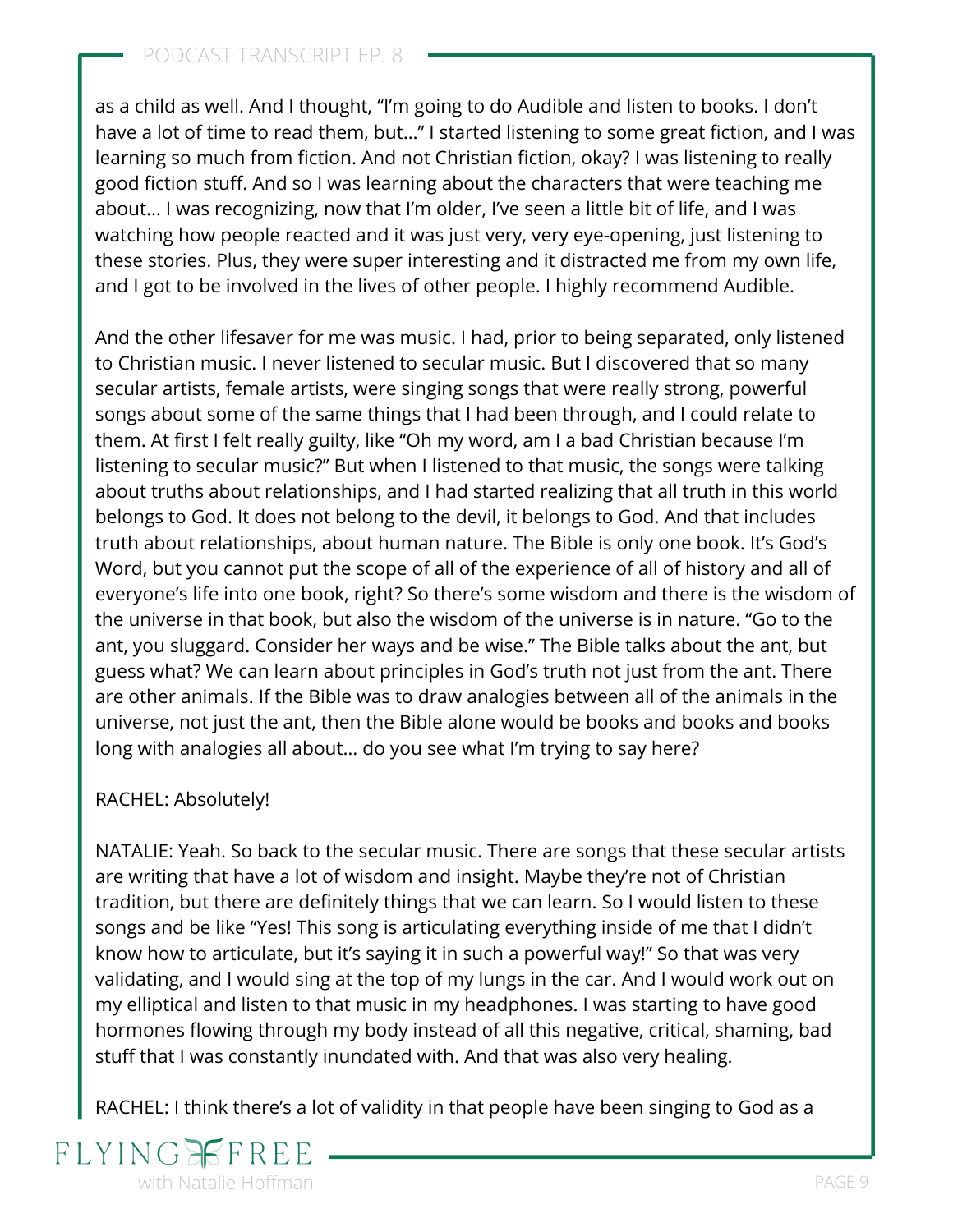form of worship for the span of the Bible, right? It's all throughout the Bible. It's part of the Christian tradition. Why did God use that mechanism in order to have people connect with Him? I think there's probably truth to the fact that there's a physical component to that. There's some physical truth to that. That's really powerful.

NATALIE: Definitely. Okay, the other thing, and then we should probably wrap this up because we're already over, but the other thing I was going to mention is the validation of education. And if you're already watching this, it's because you're already out there looking for help and you're educating yourself and doing exactly what is going to be most helpful for you. Even in watching this, that's self-care. There are so many great resources on Youtube. I, for the very first time… I don't know why I haven't discovered him before, but is it [Les Carter](https://drlescarter.com/)? What is his name on Youtube? Hold on. Oh shoot.

RACHEL: Is he that really nice man?

NATALIE: He's a really nice man! I think his first name is Les. Hold on, I'm going to look it up on my phone and see if I can… oh yeah, here it is. Oh, why can't I see his name? I can see his face. He's kind of bald in the front. I can't see it. Okay, just look this one up on [Youtube. I was just watching this one today and it's so good: "Imaginary Confessions of](https://drlescarter.com/the-imaginary-confessions-of-a-narcissist/) a Narcissist." It's Les Somebody. Les. Anyway, if somebody here on the Facebook Live knows his name, you can post it.

RACHEL: He's fantastic.

NATALIE: Oh, do you know who I'm talking about?

RACHEL: I've watched that video and it was really, really good.

NATALIE: There are so many people out there. I don't even know who they all are, but I keep finding new ones all the time. I love it.

RACHEL: Yeah, the information is coming out.

NATALIE: Yeah, and it's free!

RACHEL: Yeah, it's awesome.

NATALIE: So there's Youtube. All you have to do is Google your problem and twenty-five hundred Youtube videos… there are people talking about it. It's awesome. There are tons of books. There is my book "Is It Me? Making Sense of My Confusing Marriage." I